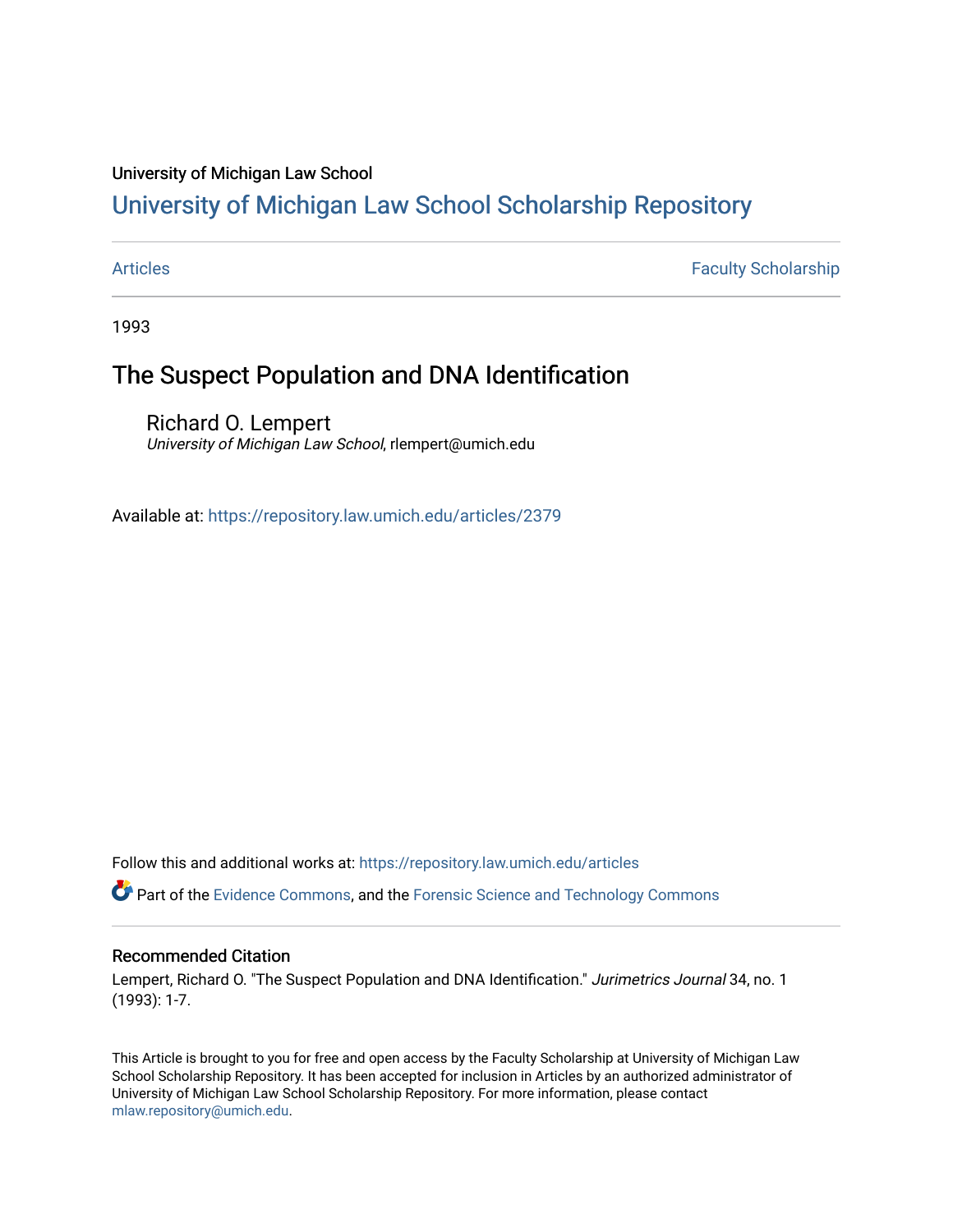**ARTICLES** 

# THE SUSPECT POPULATION AND DNA IDENTIFICATION

### Richard Lempert\*

Forensic DNA analysis typically proceeds by first determining whether alleles<sup>1</sup> found in DNA apparently left by the perpetrator of a crime at a crime scene<sup>2</sup> (the "evidence sample") match alleles extracted from a sample of the scene (the "evidence sample") match alleles extracted from a sample of the suspected criminal's blood (the "suspect sample"). If alleles drawn from the two sources match, the next step is to provide information about the probative value of the match by estimating the probability that alleles extracted from the value of the match by estimating the probability that alleles extracted from the blood of some random individual would have matched the alleles in the evidence sample. This probability estimate is typically made by estimating the frequency with which specific alleles are found in some population and the frequency with which specific alleles are found in some population and combining these frequencies according to the product rule. Soviously, a match

<sup>\*</sup>Richard Lempert is Francis A. Allen Professor of Law, University of Michigan Law<br>School, and Professor and Acting Chair of the Department of Sociology at the University of School, and Professor and Acting Chair of the Department of Sociology at the University of Michigan. He was a member of the National Research Council's Committee on DNA Technology in Forensic Science.

<sup>1.</sup> An allele is "one of two or more alternative forms of a gene." Committee on DNA Technology in Forensic Science, National Research Council, DNA Technology in FORENSIC SCIENCE 167 (1992) (hereinafter NRC REPORT). The "alleles" used in most forensic work, however, consist of DNA fragments that are not thought to include any genes. Indeed, the fact that these DNA fragments have no bearing on an individual's traits allows for much greater fact that these DNA fragments have no bearing on an individual's traits allows for much greater variability in the DNA. Thus, in the forensic context, the term \* allele \* 'merely refers to fragments of DNA that can be distinguished from one another in the laboratory.<br>2. Less frequently the issue will be whether alleles extracted from organic material found

on the suspect or his possessions match a victim's alleles. on the suspect or his possessions match a victim's alleles.

 <sup>3.</sup> According to the product rule, the probability of two independent events equals the probability of the first event times the probability of the second; with  $n$  independent events the separate probabilities of each of the  $n$  events are multiplied together to give the probability of their joint occurrence. Thus if the probability that a person had allele  $A = 1/10$  and the probability joint occurrence. Thus if the probability that a person had allele  $A = 1/10$  and the probability. that he had allele  $B = 1/10$  and the probability that he had allele  $C = 1/10$ , and if the probability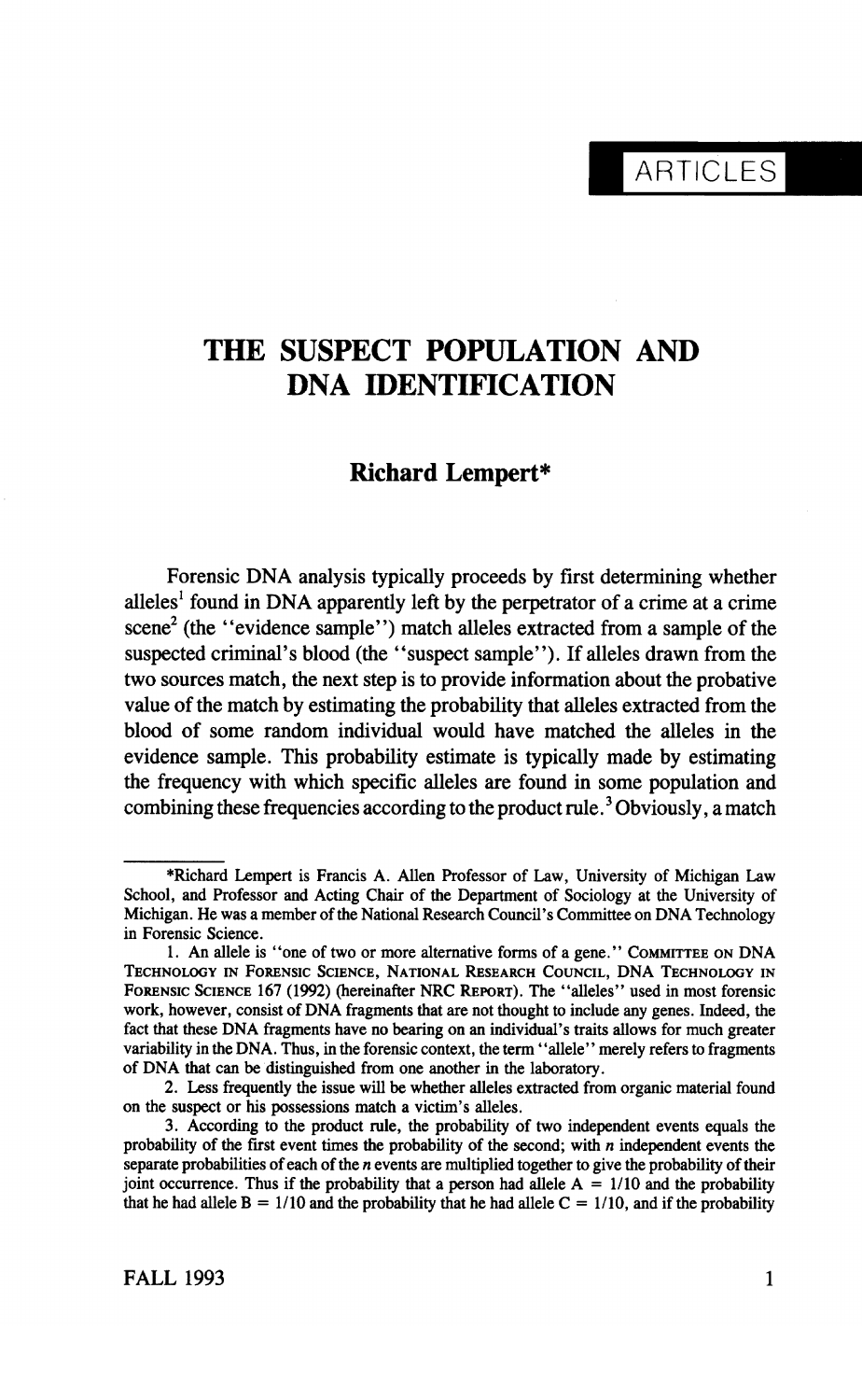#### Lempert

between a suspect's DNA and evidence DNA provides less reason to believe that the suspect is guilty if many people share the suspect's DNA profile if few people do.<br>Although the validity of the techniques that forensic scientists use in

matching suspect to evidence DNA is generally accepted,<sup>4</sup> the application of the product rule to determine the evidential weight of a DNA match has generated considerable dispute. In particular, analysts have argued that given population considerable dispute. In particular, analysts have argued that given population substructure, allele frequencies estimated on the basis of a laboratory's ence sample may understate the allele frequencies in the ethnic group to which the defendant belongs and configurations of alleles, as estimated by the product rule, may underestimate the probability that these configurations would be found in specific subpopulations.<sup>5</sup> Apparently for these reasons, forensic laboratories have estimated allele frequencies for Caucasian defendants by reference to the allele frequencies found in a Caucasian population data base, allele frequencies for blacks by reference to the allele frequencies found in a black frequencies for blacks by reference to the allele frequencies found in a black population data base, and allele frequencies for Hispanics by reference to allele frequencies found in an Hispanic population data base.<sup>6</sup><br>If population substructure is the reason why allele frequencies for defen-

dants of different gross ethnicities are estimated on the basis of allele frequencies in same-ethnicity data bases, then the effort made is inadequate, for the racial categories used are so general that considerable population substructure continues to exist within racial categories. Population subgroups subsumed under these socially-defined ethnic categories may be characterized by very under these socially-defined ethnic categories may be characterized by different allele frequencies for alleles of different lengths at the loci tested.

Yet the population substructure problem is often not serious. The fact that a suspect is a member of a highly inbred group with allele frequencies quite a suspect is a member of a highly inbred group with allele frequencies quite different from those found in a reference data base ordinarily does not matter. Indeed, no problem a t all will arise unless the "suspect population," whi is to say the group of people who plausibly might be suspected of having

that the person had one of these alleles was not affected by whether or not he had either or both of the others, the person would have alleles  $\frac{1}{10}$ ,  $\frac{1}{10}$  x  $\frac{1}{10}$  x  $\frac{1}{10}$  x  $\frac{1}{10}$ 10 x 1/10, or 1/1000.<br>4. A report by the National Research Council recommends that courts should judicially

notice the validity, in principle, of the currently most common laboratory procedure for detecting notice the validity, in principle, of the currently most common laboratory procedure for detecting DNA variation, single-locus probes analyzed on Southern blots. For a description of this and other techniques of DNA analysis, see NRC REPORT, *supra* note 1, at ch. 2.<br>5. Compare Richard C. Lewontin & Daniel L. Hartl, *Population Genetics in Forensic* 

 <sup>5.</sup> Compare Richard C Lewontin & Daniel L. Hard, Population Genetics in Forensic DNA Typing, 254 Science 1745 (1991) and Joel E. Cohen et al., Forensic DNA Tests and  $S_{\text{max}}$ Hardy-Weinberg Equilibrium, 253 SCIENCE 1037 (1991) (comment on Devlin et al., 249 SCIENCE<br>1416 (1990)) with Ranajit Chakraborty & Kenneth K. Kidd, *The Utility of DNA Typing in Forensic*  $1416 / (1990)$  with Ranajit Chakraborty  $\omega$  Ranal  $\omega$  Ranal  $\omega$  David  $\omega$  David  $\omega$  David  $\omega$  DNA  $\omega$   $\omega$ WORK, 254 SCIENCE 1735 (1991) or New York & B. Devilli, On the Probability of Matt

DNA Fingerprints, 255 SCIENCE 717 (1992).<br>6. Today laboratories commonly provide juries frequencies from different ethnic data bases 6. Today laboratories commonly provide juries frequencies from different ethnic data bases rather than just the frequencies among a defendant's coethnics. This information is appar provided as a step toward conforming with a recommendation in the NRC Report, supra note 1.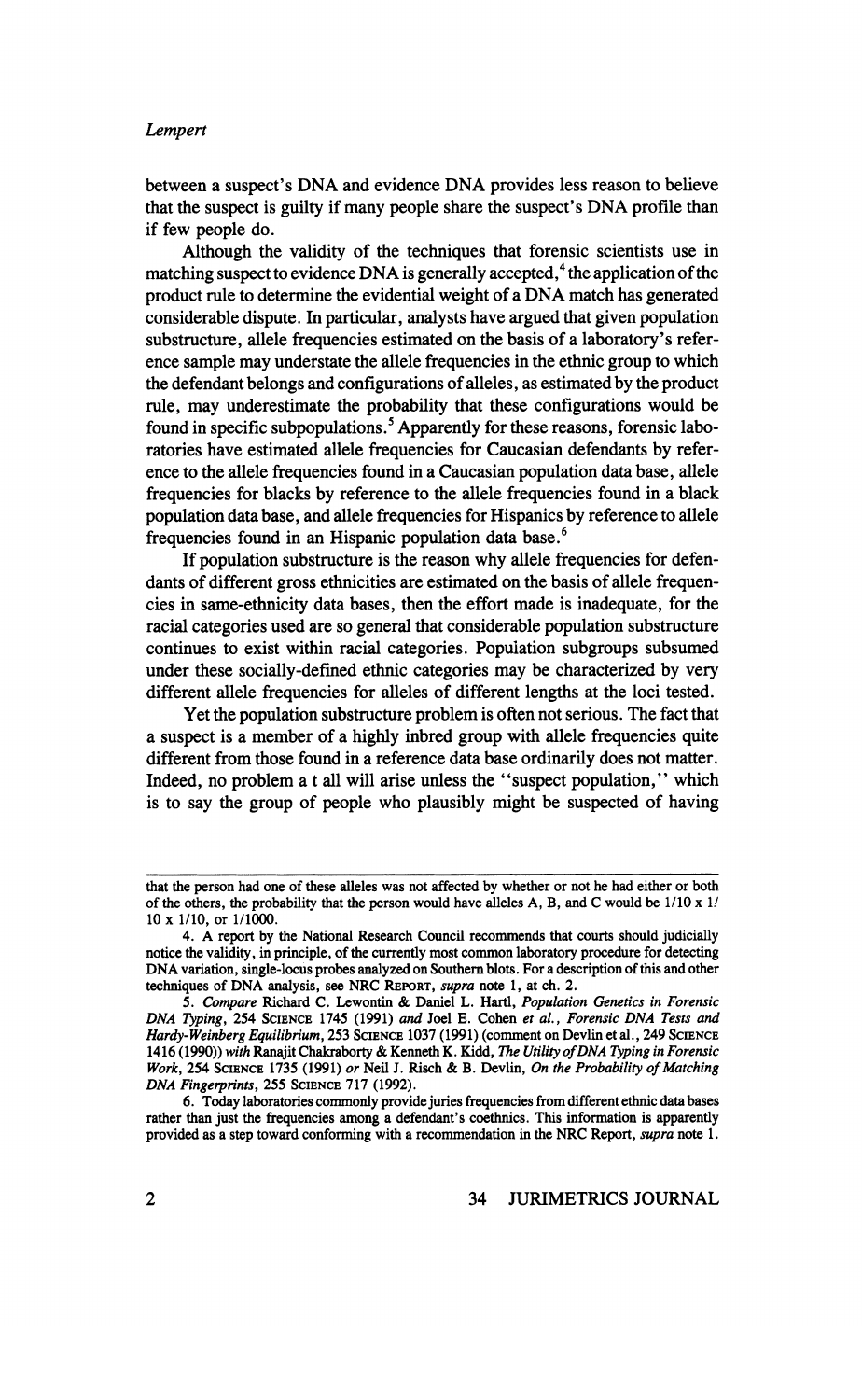committed the crime, contains members of the same inbred group.<sup>7</sup> The point is easy to intuit. Assume that a rape has occurred in a particular town and that the potential suspects (the only people the local police are likely to investigate and arrest) all live within twenty miles of the town. If the person who is arrested is a member of an inbred Indian tribe, and is the only member of that tribe living within a thousand miles of the scene of the crime, allele frequencies within his tribe play no role in determining the probability that another person left the evidence DNA. Because (with some very high probability) the only persons who might have left the evidence DNA are members of the suspect persons who might have left the evidence DNA are members of the suspect population, allele frequencies within that group are what determine the possi? bility that some other plausible suspect might have left the evidence  $DNA$ <sup>8</sup> If,

is the "source population" consisting of those who might have been sources of the evidence DNA rather than the "suspect population." He points out correctly that not all potential sources need be suspects, offering the example of DNA extracted from hair found in a bed at a murder scene be suspects, offering the example of DNA extracted from hair found in a bed at a murder scene that could have come from the victim's husband who died a week before the victim was killed and so is not a suspect in the case. Where, however, specific plausible sources are not suspects, as in Koehler's hair example, the possibility that they left matching DNA should be explicitly investigated and eliminated; little is to be gained by including people like them in some larger population data base. Thus, if eyewitness evidence indicates that the suspect in the murder described above is white and the victim's husband is black, the jury should learn the probability that scribed above is white and the victim's husband is black, the jury should learn the probability that a material behold be found in the DNA of a white person samples at random and, assuming the evidence DNA matched the suspect's DNA, whether the husband's DNA also matched.<br>From another perspective almost anyone could be a source. The killer in our example may

 From another perspective almost anyone could be a source. The killer in our example may have flown to New York City from Oslo and flown back unsuspected once his crime was committed. But to include all possible sources in the source population would usually yield far less appropriate frequency estimates than those based on the population of plausible suspects.

Koehler also argues that it may have been impossible for a suspect to have left the evidence DNA, but he can offer only an implausible example (a woman suspect who plants a man's semen DNA, but he can offer only an implausible example (a woman suspect who plants a man's semen in a woman she murdered to frame the man for the crime). Moreover, where a suspect before DNA testing is known to have been incapable of being the source of evidence DNA yet remains

<sup>7.</sup> When I originally drafted this Article, this point had not been made in the literature, except imprecisely in an unelaborated allusion by a prosecutor. James Wooley, A Response to Lander: The Courtroom Perspective, 49 AM. J. HUM. GENET. 892 (1991). Moreover, several important articles at that time implicitly assumed that the proper population database consisted of a sample of defendant's coethnics. Lewontin & Hartl, supra note 5; Cohen, DNA Fingerprinting for Forensic Identification: Potential Effects on Data Interpretation of Subpopulation Heterogeneity and Band Number Variability, 46 Am. J. HUM. GENET. 358 (1990); E.S. Lander, Population ity and Band Number Variability, 46 Am. J. Hum. Genet. 358 (1990); E.S. Lander, Population Generic Considerations in the Forensic Use of David Typing, in Banbury Rep. 32: David Bandury Rep. 32: David Bandury ogy and Forensic Science 1436 (J. Ballantyne et al. eds., 1989). Additionally, the standard procedure then was to base allele estimates for Caucasians on a Caucasian database, for blacks on a black database, etc.

recognized by a number of authors. Chakraborty & Kidd, supra note 5; Bruce S. Weir, Population Genetics in the Forensic DNA Debate (review), 89 Proc. NAT'L ACA D. SCI. USA 11,654 (1992); Genetics in the Forensic DNA Debate (review), 89 FROC. NAT'l ACA D. Sei. USA 11,054 (1992); Richard C. Lewonthi, Which Population? Getter to the editor), 52 Am. J. Hum. Genet. 205 (1993). The justifications for again making the point are that most work recognizing this issue has appeared in technical scientific journals that lawyers and judges seldom read; that the scientists who have made the point have not at the same time considered, as I do below, the implications of the presence of the defendant's relatives in the suspect population or focused specifically on the attributes of that population; and because, in the words of a reviewer for this journal with the attributes of that population; and because, in the words of a reviewer for this journal with whom I hope the reader will agree, "the exposition here is concise and incisive, and some reiteration is probably useful."<br>
8. Jonathan Koehler, in a thoughtful paper, argues that the appropriate reference population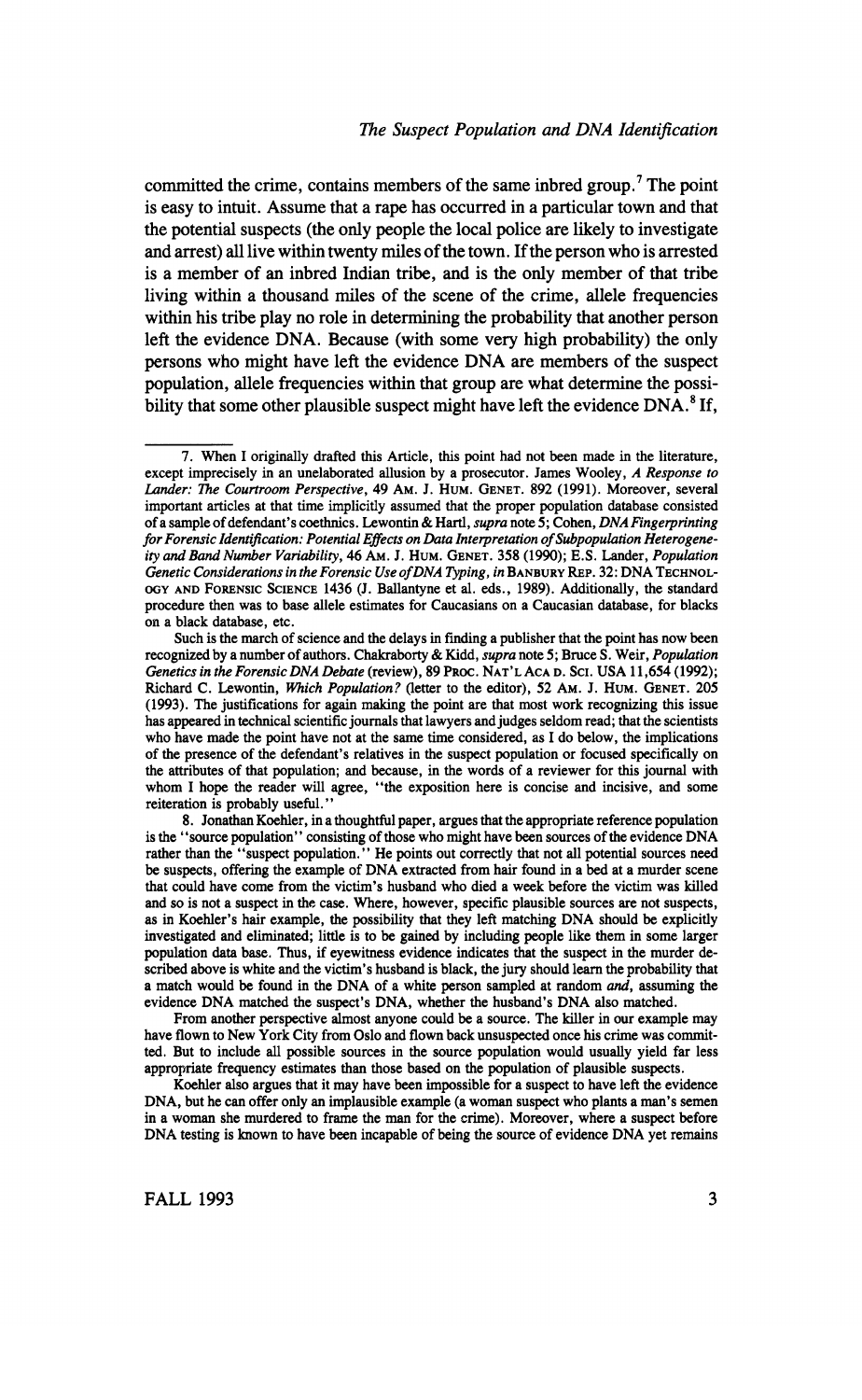### Lempert

 in our example, the suspect population was a mixed Caucasian population, a mixed Caucasian data base would provide the appropriate estimate of the defendant's uniqueness within the group of plausible suspects, however com-<br>mon his allele configuration was among his tribal peers.

The situation is similar when some small proportion of the suspect population shares the defendant's particular ethnic heritage. Even if alleles that match tion shares the defendant's particular ethnic heritage. Even if alleles that match the defendant's are substantially more common among his ethnic peers within the suspect population, there is little reason for concern if allele frequencies have been conservatively estimated  $(e.g., by binning criteria)$  in the first cies have been conservatively estimated (e.g., by binning criteria) in the first  $\frac{1}{2}$  instance. If the bulk of the suspect population were Caucasians of m ancestry, use of a mixed Caucasian data base to estimate allele frequencies would be appropriate. The probability that a Caucasian would match the defen would be appropriate. The probability that a Caucasian would match the defen? dant's allele configuration might be much lower than the probability member of the defendant's ethnic group would match. However, the probability that a random member of the suspect population would match the defen ity that a random member of the suspect population would match the defen? dant's allele configuration would be much like that probability among C sians since Caucasians dominate the suspect population. Although the presence of some persons who shared the defendant's ethnic heritage would make the probability, the magnitude of the underestimate should not be so great that it probability, the magnitude of the underestimate should not be so great that it would not be offset by the use of conservatively estimated allere frequencies in the first instance.

 As the proportion of the suspect population that belongs to the defendant's particular ethnic group increases, the attention that must be paid to allele frequencies within that group also increases. When, for example, the suspect population consists of 50% Caucasians and 50% fellow ethnics, the sample population consists of 50% Caucasians and 50% fellow ethnics, the sample used to generate estimates of the probability that a randomly selected member of the suspect population might have left the evidence DNA should be com posed of half Caucasians and half fellow ethnics if allele frequencies within these two groups are meaningfully different. This composition is indicated whether the defendant is an ethnic group member or a Caucasian.

 This analysis does not mean, however, that the use of a black data base is, for example, appropriate if a white man is arrested for rape in a black ghetto. The suspect population consists of those who are plausible suspects given those factors that condition suspicion. If a rape victim claims her assailant was white, the police are not going to arrest a black-appearing man for the was white, the police are not going to arrest a black appearing man crime no matter how many black men would have been potential suspects

a suspect, the legal system has a good handle on the problem. For these reasons I will continue to speak of the "suspect" rather than the "source" population as the appropriate reference for estimating allele frequencies. As a practical matter little is likely to turn on this distinction, for in most cases the group of plausible DNA sources and the group of plausible suspects will for in most cases the group of plausible DNA sources and the group of plausible suspect be identical or there will be known plausible sources  $(e, g,$ , rape victims' husbands) who s be specifically eliminated as sources of evidence DNA. See Jonathan Koehler, Error and Exaggeration in the Presentation of DNA Evidence, 34 Jurimetrics J. 21 (1993).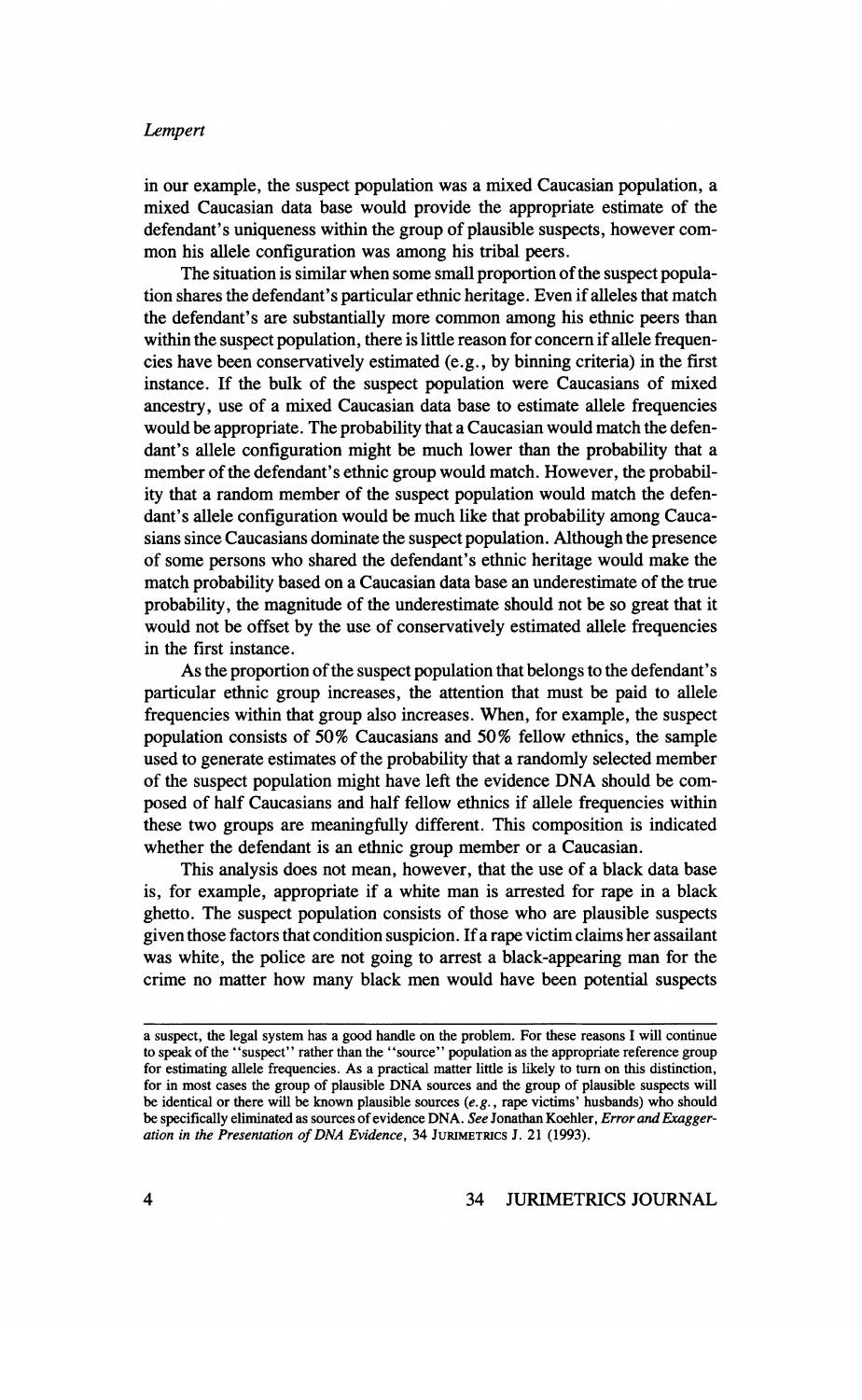absent information about the defendant's race. The suspect population will consist of white-appearing males, and the data base used to estimate the unique consist of white-appearing males, and the data base used to estimate the unique? ness of a defendant's allele configuration should reflect that fact.

A suspect population can consist largely of one particular ethnic group when, for example, either living patterns or some other information about a criminal limits potential suspects to those of a particular ethnicity. Thus allele frequencies found in a mixed Caucasian reference sample might misestimate the uniqueness (within the group of plausible suspects) of the DNA of a Caucasian defendant who is a member of an ethnically homogenous isolated community within which a rape occurred. Similarly, allele frequencies found within an American black reference sample might misestimate the uniqueness (within an American black reference sample might misestimate the uniqueness (within the group of plausible suspects) of the DNA of a West Indian black defendant arrested in a black ghetto, if the victim's description of her assailant meant that only men with West Indian accents were vulnerable to arrest. Whether such misestimates will in fact occur, and their likely magnitudes if they do occur. misestimates will in fact occur, and their likely magnitudes if they do occur, are empirical questions. Perhaps the degree of misestimation is unlikely to be great, and conservative estimates of allele frequencies in the first instance may provide defendants with sufficient protection against the possibility that the different composition of reference samples and suspect populations would lead to underestimated allele frequencies. In some actual cases, however, the lead to underestimated allele frequencies. In some actual cases, however, the precise identification of the suspect population and the use of allele frequencies found in it may be important.<sup>9</sup>

Once a match has been declared between the DNA profiles of crime-scene material and a suspect, the FBI calculates the frequency of that profile in the population. This calculation is to provide an indication of how likely it would be to find that profile in a random member of the population. In State v. Passino, the court apparently was not told that these calculations are of interest only under the hypotheapparent is that the crime-scene material came from someone other than the suspect. If the suspect did not provide the crime-scene material, then his ethnic background is quite irrelevant. (If he did provide the crime-scene material, then there is no need quite irrelevant. (If he did provide the crime-scene material, then there is to consider random members of the population.

Bruce S. Weir & Ian W. Evett, Whose DNA? (letter to the editor), 52 Am. J. HUM. GENET. 869 (1992).

Their mistake, which echoes that of Wooley, *supra* note 7, whom they cite, is to fail to recognize that the ethnic composition of members of the suspect population is potentially important **if it is likely to differ substantially from that found in the FBI's available data bases**. See Le supra note 7. Moreover, the suspect's ethnic background while technically irrelevant if allele frequencies representative of the suspect population are used, matters in practice because the harm of misidentifying the suspect population or of lacking access to a data base that is representative of allele frequencies in the suspect population is potentially greatest when the defendant shares of allele frequencies in the suspect population is potentially greatest when the defendant the exhibits, of the suspect population. Thus, in evaluating the probability that DNA was

<sup>9.</sup> See, e.g., United States v. Two Bulls, 918 F.2d 56 (8th Cir. 1990), reh'g granted, 925 F.2d 1127 (8th Cir. 1991) (en banc): State v. Passino. No. 185-1-90 Fcr (Dist. Ct. vacated,  $925$  F.2d 1127 (8th Cir. 1991) (cn banc); State v. Passino, No. 185-1-90 Fcr (Dist. Ct. Franklin County May 13, 1991). Each case involved a Native American defendant and a crime in which a substantial proportion of the suspect population shared the defendant's tribal heritage.<br>Bruce Weir and Ian Evett, two of the forensic world's most perspicacious commentators on the statistics of DNA identification, wrongly criticize the judge in *Passino* for suggesting the FBI's statistics of DNA including the property criticize the judge in  $P$  is  $\mathcal{L}_{\text{max}}$  in  $\mathcal{L}_{\text{max}}$  data bases may not have been appropriate for finding the probability of a coincidental match. They write,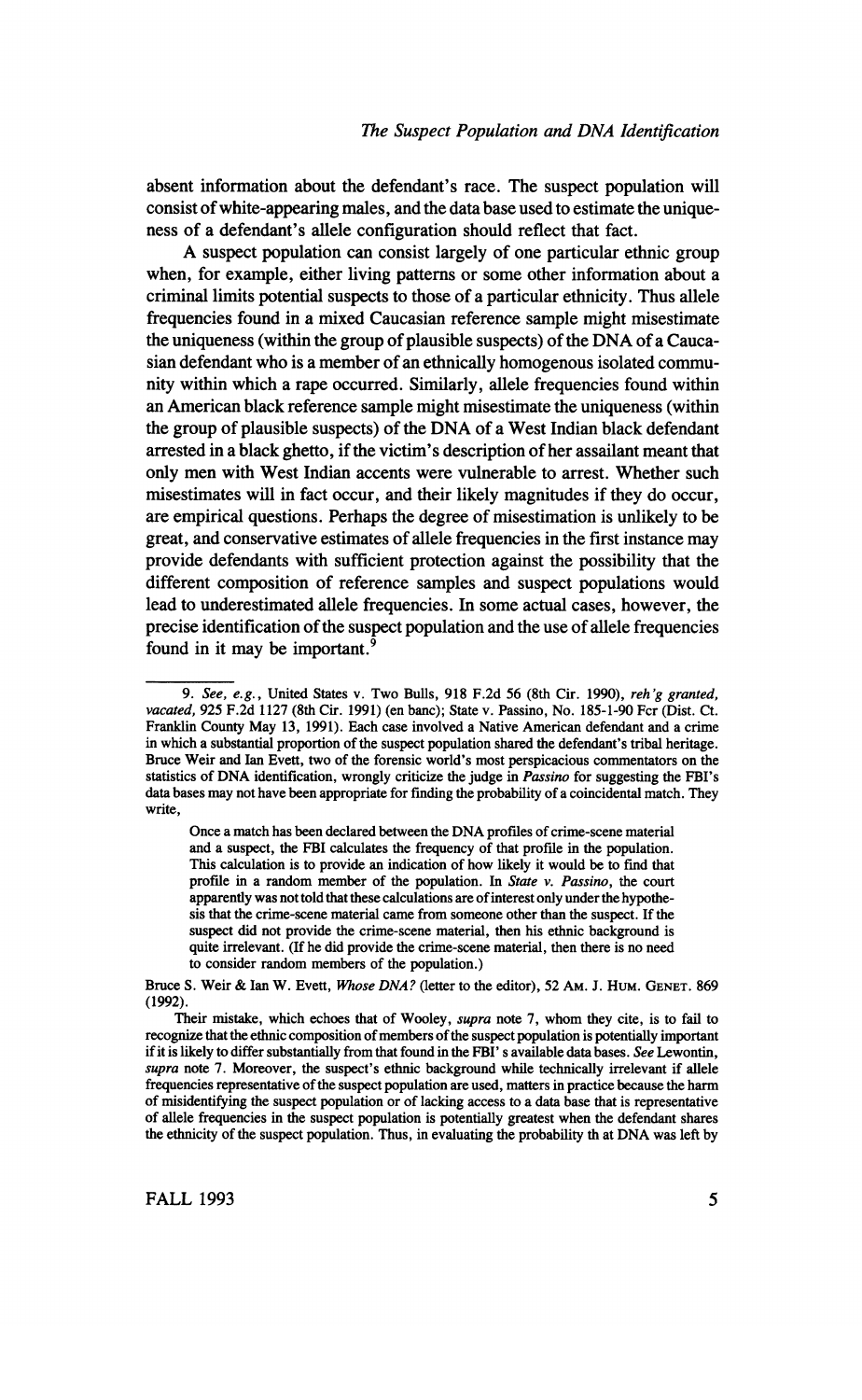### Lempert

The situation is different, however, if people within the suspect population have allele configurations across the loci tested with a relatively high probability of matching that of the defendant. Often the suspect population will include such people; they are the close relatives of the defendant. Not only are such people likely to live in the same vicinity as the defendant, but they are also likely to share some of the characteristics (e.g., general appearance, accent, mannerisms) that made the defendant a suspect in the case. Although the probability may be quite low that the DNA of a randomly selected member of probability may be quite low that the DNA of a randomly selected member of the suspect population would match the defendant's DNA at the test the probability will be substantially higher that at least one member of the suspect population has matching DNA, because the alleles of relatives are not randomly distributed with respect to those of the defendant. Where, for example, a DNA profile consists entirely of very rare alleles so that the probability of a random match across several loci approaches zero, the probability bility of a random match across several loci approaches zero, the probability that two brothers will match at two loci is about  $\sigma$  and at four foc  $.3\%$ .<sup>10</sup> In these circumstances, to present a legal factfinder with match probabilities based on the assumption that no systematic association is present between ities based on the assumption that no systematic association is present between the defendant's DNA and the DNA of other members of the suspect population is misleading.<br>Thinking in terms of suspect populations reveals that often there is little

reason to be concerned that a defendant's ethnic group is poorly represented reason to be concerned that a defendant's ethnic group is poorly represented In a laboratory population data base. However, when a defendant  $s$  relatives are members of the suspect population, statistics based on applying the product rule to allele frequencies taken from a laboratory's population base will be misleadingly low, and extremely so, if they purport to reflect the likelihood based on the DNA evidence alone that some person other than the defendant might have left the evidence DNA. The statistics will not be as misleadingly low if they purport to represent the likelihood that a person randomly selected from the suspect population would have tested alleles match randomly selected from the suspect population would have tested alleles match? ing those of the defendant, because in a large population a relative of the defendant would be unlikely to be chosen by ch

The random selection probability is not, however, the statistic that

a white man arrested on an Indian reservation, the proper allele data base would be one representative of reservation Indians. But, if a Caucasian data base were used, the allele frequency estimates probably would be as or more favorable to the defendant than they would have been had a proper probably would be as or more favorable to the defendant than they would have been had a proper suspect population data base been used, since a person's alleles are likely to be more c among his coethnics than among members of some other ethnic group. Thus, a Caucasian defendant in this case is unlikely to be prejudiced by the use of a data base that does not represent the suspect population. If, however, the defendant were a Native American living on the reservation, he would probably be disadvantaged by the use of a Caucasian rather than a suspect population data base to estimate allele frequencies. Weir and Evett's mistake is explainable because they focused only to estimate allele frequencies. Well and Evett's mistake is explainable because they focuse on the trial judge's concern with the defendant's Native American heritage. By itself unimportant; it becomes important when it is considered in conjunction with the ethnic composition of the suspect population.

<sup>10.</sup> See NRC REPORT, supra note 1, at 87.